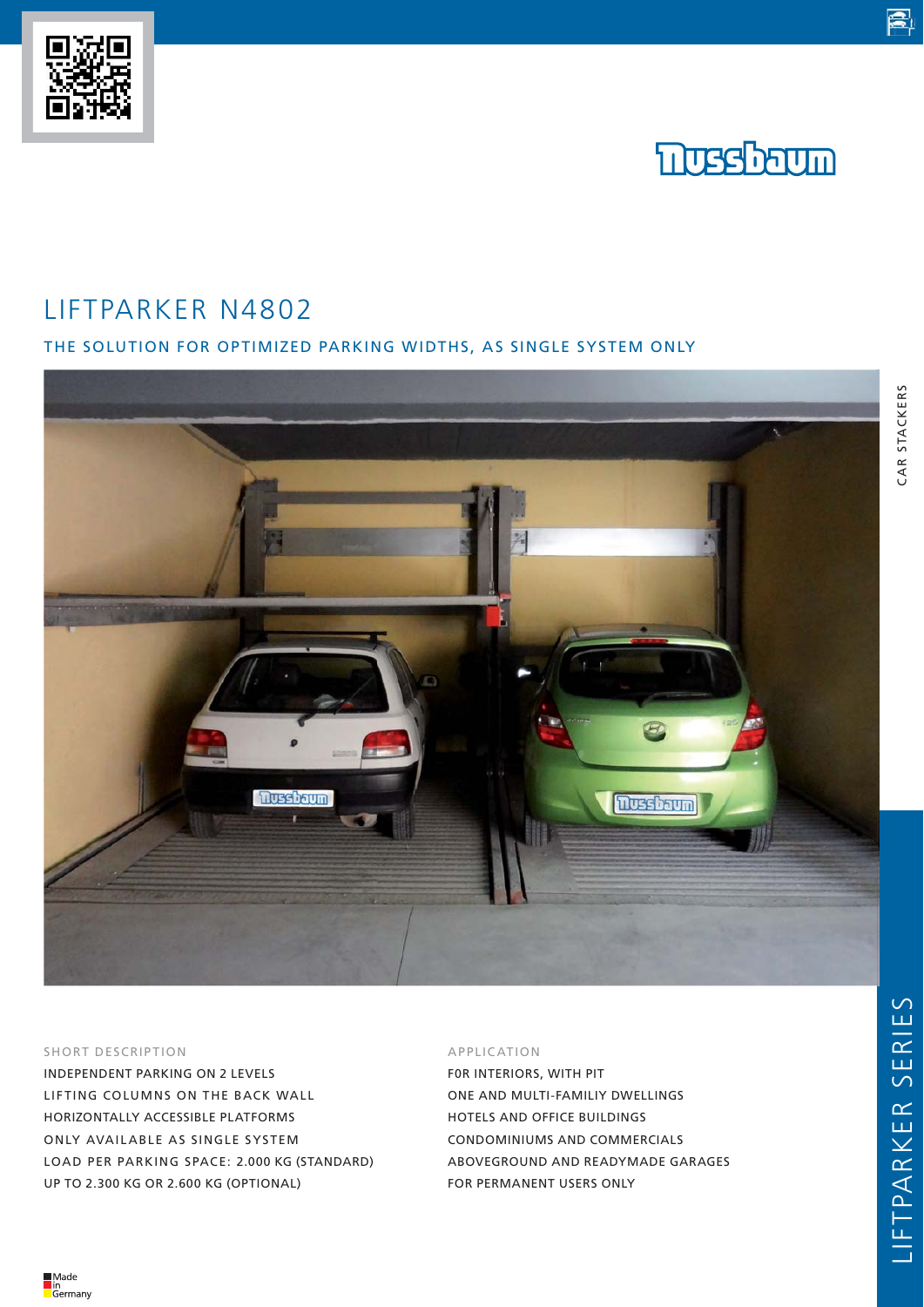#### NOTE

The total height of the car including roof rail and antenna fixture must not exceed the maximum car height mentioned in the table below. Standard cars do not feature sport equipment (e.g. spoiler, etc.).



Pit length 530 cm, for a 500 cm car. Further pit lengths, e.g. 540 cm, available on request

Load per parking space: max. 2.000 kg, wheel load: max. 500 kg (Optional up to max. 2.600 kg, wheel load max. 650kg). In case higher clear height is available it is possible to park correspondingly higher cars on the upper platform.

| <b>PIT DEPTH</b><br><b>FRONT (GT-F)</b> | PIT DEPTH<br>BACK (GT-B) | <b>CLEAR HEIGHT</b><br>(CH) | <b>COLUMN HEIGHT</b><br>(CoH) | <b>CAR-HEIGHT</b><br><b>BELOW</b> | <b>CAR-HEIGHT</b><br><b>ABOVE</b> | Only available as<br>single system. |
|-----------------------------------------|--------------------------|-----------------------------|-------------------------------|-----------------------------------|-----------------------------------|-------------------------------------|
| $\geq$ 170                              | 170                      | from $320$                  | 475                           | 150                               | from $150$                        |                                     |
| $\geq$ 175                              | 175                      | from 325                    | 480                           | 155                               | from $150$                        | Platform below:                     |
| $\geq$ 180                              | 180                      | from $330$                  | 485                           | 160                               | from $150$                        | Even access.                        |
| $\geq$ 185                              | 185                      | from 335                    | 490                           | 165                               | from 150                          | platform above:                     |
| $\geq$ 190                              | 190                      | from $340$                  | 495                           | 170                               | from $150$                        | with drive-on                       |
| $\geq$ 195                              | 195                      | from 345                    | 500                           | 175                               | from 150                          | sheet.                              |
| $\geq 200$                              | 200                      | from $350$                  | 505                           | 180                               | from $150$                        |                                     |

## VEHICLE DATA: STANDARD CAR VEHICLE DATA: STANDARD ESTATE CAR

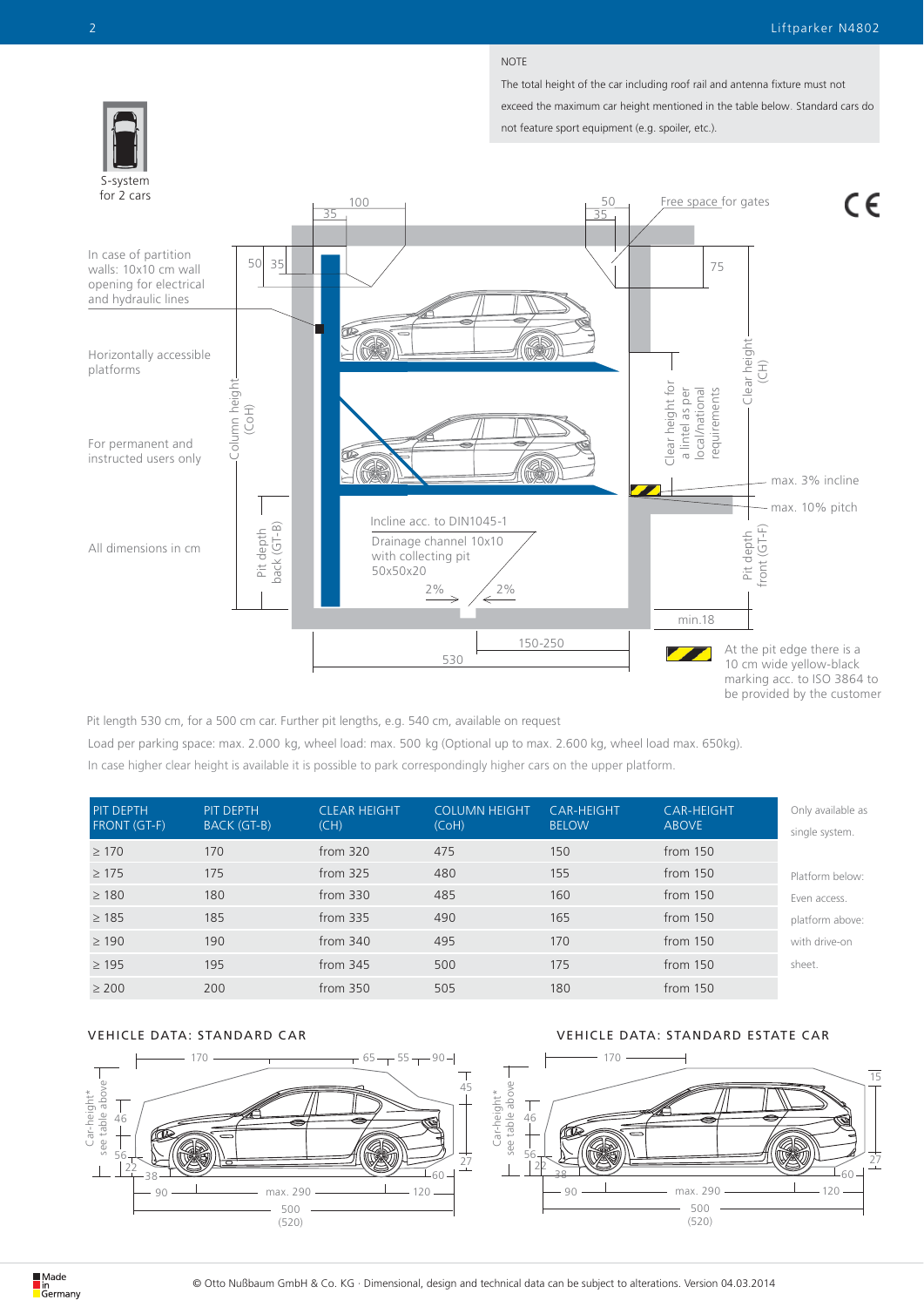# ELECTRICAL INSTALLATION

#### Services covered by the NUSSBAUM Company **Installation diagram**

| POS. | <b>OUANTITY</b> | <b>DESCRIPTION</b>                                                             |
|------|-----------------|--------------------------------------------------------------------------------|
|      | 1x              | Hydraulic power unit with three-phase mo-<br>tor 230/400V, 50Hz, 3,0kW         |
|      | 1x              | Control cable 4x 1,0 <sup>2</sup> (control by standard<br>key-operated switch) |
|      | option          | Control cable 7x 1,0 <sup>2</sup> (only with lockable<br>key-operated switch)  |
|      | 1x              | Control elemenent                                                              |

Positions 1 to 3 are covered by the Nussbaum company unless otherwise agreed



#### Services to be provided by the customer

|                |    | POS. QUANTITY DESCRIPTION                                                                                                           | <b>POSITION</b>              | <b>HÄUFIGKEIT</b> |
|----------------|----|-------------------------------------------------------------------------------------------------------------------------------------|------------------------------|-------------------|
| $\overline{4}$ | 1x | Electricity meter                                                                                                                   | in the supply line           |                   |
| 5              | 1x | Blade fuse or circuit breaker 3x 16A, slow acc. to DIN VDE 0100 part 430                                                            | in the supply line           | 1x power unit     |
| 6              | 1x | Supply line 5x 2,5 mm <sup>2</sup> (3 PH + N + PE) with marked leads + protective earth conductor to the mains switch 1x power unit |                              |                   |
| $7^{\circ}$    | 1x | Lockable network facility (main control switch)                                                                                     | near power unit              | 1x power unit     |
| 8              | 1x | Supply line 5x 2,5 mm <sup>2</sup> (3 PH + N + PE) with marked leads + protective earth conductor to the power unit                 |                              | 1x power unit     |
| 9              | 1x | Foundation earth electrodes                                                                                                         | pit floor corner             | 1x pit            |
| 10             | 1x | Equipotential bonding acc. to DIN EN 60204 from connector of foundation earth elec-<br>trodes to system                             | at the column foot 1x system |                   |

### FOUNDATION LOADS AND CONSTRUCTION

Foundation and pit walls must be planned so that they can absorb the loads of the parking system according to the schematic diagram shown below. All forces are discharged to the ground by base plates with a minimum area of 150 cm<sup>2</sup>.

The base plates of the parking system are fastened with metal heavy duty anchor bolts; the borehole is approx. 14cm deep. Optionally the base plates can be fastened using shear connectors, e.g. in case of watertight concrete or increased noise insulation. The clarification of the fastening methods shall be realized by the customer, if necessary, the shear connectors can be delivered against surcharge.

Foundation, walls and ceilings shall be realized by the customer and completed prior to assembly start and must be true to size, clean and dry. Floor and walls (below the entrance level) made of armoured concrete, concrete quality at least: C25/30.



| <b>LOADS</b>   | S-SYSTEM<br>2.000KG |       | S-SYSTEM.<br>2.300KG |       | S-SYSTEM<br>2.600KG |         |
|----------------|---------------------|-------|----------------------|-------|---------------------|---------|
|                | A1.                 | A2    | A1                   | A2    | A1                  | A2      |
| F1             | 40 kN               | 40 kN | 48 kN                | 48 kN | 56 kN               | 56 kN   |
| F <sub>2</sub> | 18 kN               | 29 kN | 22 kN 35 kN 25 kN    |       |                     | 25 kN   |
| F <sub>3</sub> | 18 kN               | 29 kN | 22 kN 35 kN 25 kN    |       |                     | $25$ kN |

Dimensions in cm. All Dimensions are minimum dimensions. | Tolerances shall be taken into account additionally, see page "width dimensions for garages...".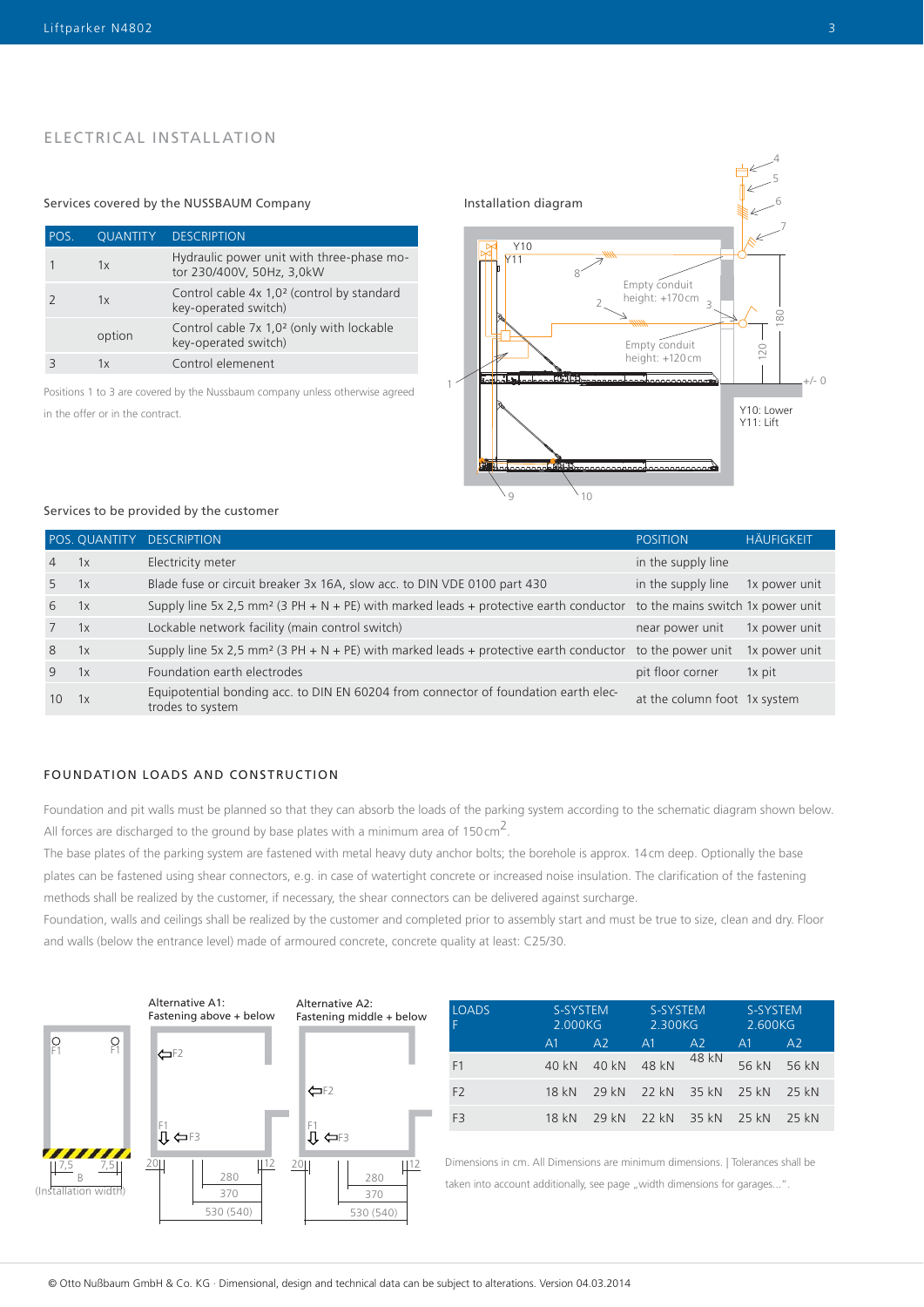Driving lane width acc. to country specific regulations.

All dimensions in cm. All dimensions are minimum dimensions. Advice for planning and tendering: Generally masonry and concrete works are to be conducted according to the German norm VOB/C (DIN 18330 and DIN 18331). In the mentioned norm are pointed the tollerances that are to be fulfilled according to DIN 18202. In this norm are defined the maximum permissible dimension variations as exceedance and shortfall of the nominal size. The nominal size should be planned in order to meet the minimum dimensions necessary for the parking

system.

#### PARTITION WALLS

GAR AGES WITH GATES

Single system for 2 cars



WIDTH DIMENSIONS FOR GARAGES AND

| <b>CLEAR PLAT-</b><br><b>FORM WIDTH</b> | <b>INSTALLATION</b><br><b>WIDTH B</b> |
|-----------------------------------------|---------------------------------------|
| 230                                     | 250                                   |
| 240                                     | 260                                   |
| 250                                     | 270                                   |
| 260                                     | 280                                   |
| 270                                     | 290                                   |

cific regulations.

CLEAR PLAT-FORM WIDTH **INSTALLATION** WIDTH B DRIVE-IN WIDTH DB 230 250 230 240 260 240 250 270 250 260 280 260 270 290 270

B  $DR$   $\overline{115}$ 

 $\varsigma$ 

**TA**

**TA** = seat engaging surface for gates. The dimensions must be agreed on site with the gate manufacturer.

## Single system for 2 cars BUILDING PILLARS IN FRONT OF THE PIT

CLEAR PLAT-

FORM WIDTH B1 B2 230 250 250 240 260 260 250 270 270 260 280 280 270 290 290



| GARAGES WITH SINGLE AND DOUBLE GATES |  |
|--------------------------------------|--|
| Single system for 2 cars             |  |



| <b>CLEAR PLAT-</b><br><b>FORM WIDTH</b> | <b>INSTALLATION</b><br><b>WIDTH B</b> | <b>DRIVE-IN</b><br><b>WIDTH DB</b> |
|-----------------------------------------|---------------------------------------|------------------------------------|
| 230                                     | 250                                   | 230                                |
| 240                                     | 260                                   | 240                                |
| 250                                     | 270                                   | 250                                |
| 260                                     | 280                                   | 260                                |
| 270                                     | 290                                   | 270                                |

Note: the dimensions reported do not include the space necessary for the power unit.

During the planning phase please add the dimensions for the power unit incl. control cabinet.

1–2 systems: 65 x 25 x 60 cm 3–5 systems: 115 x 25 x 60 cm

SINGLE SYSTEM - INSTALLATION IN GARAGES Single system for 2 cars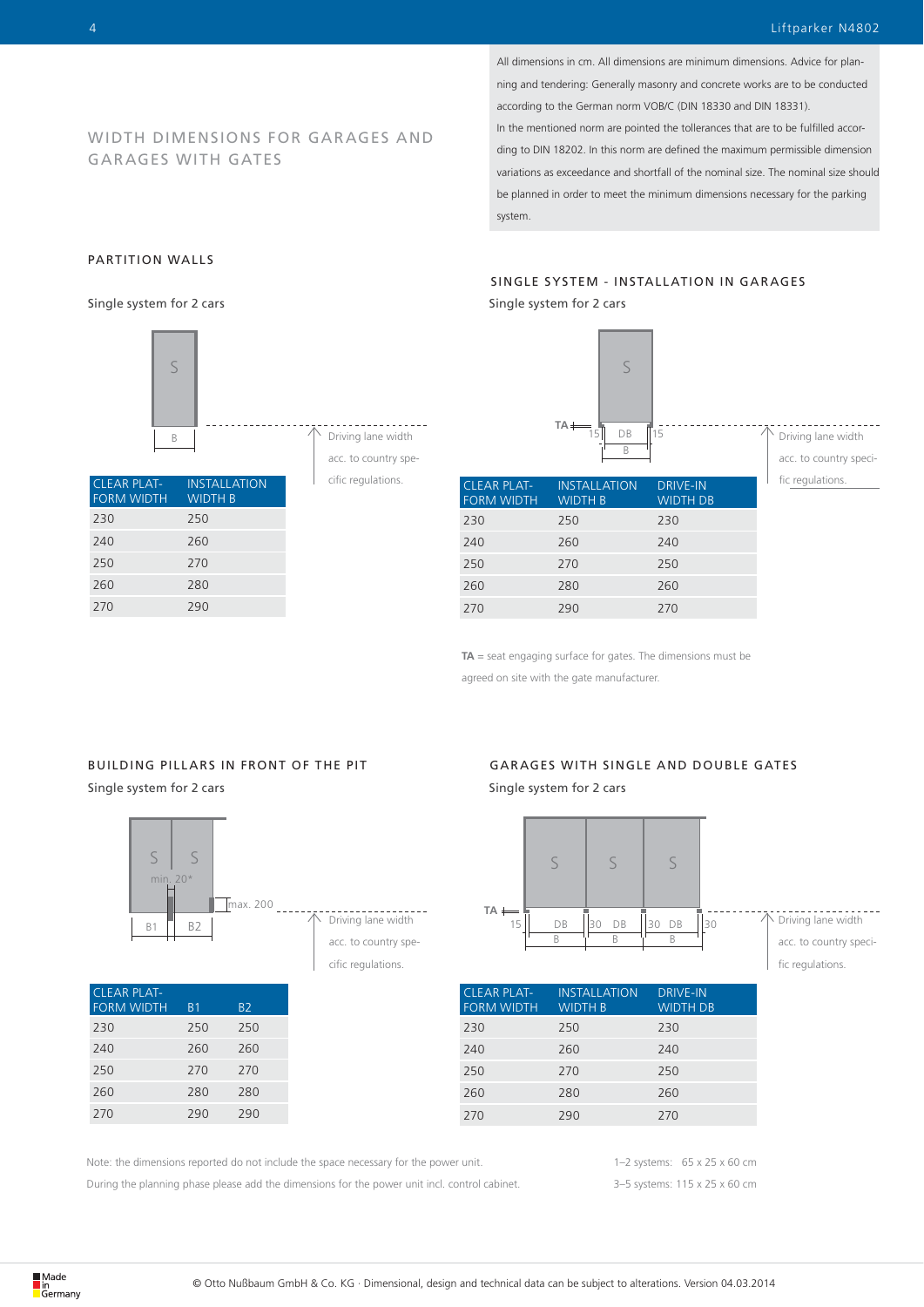CAR STACKER - DATA SHEET

# THE SOLUTION FOR OPTIMIZED PARKING WIDTHS

Only available as single system with one car on each level

Columns fastened to the back wall

Horizontally accessible Platforms



Two lowered systems Two single systems: one lowered system next to one lifted system

# MADE IN GERMANY



NUSSBAUM product pallet has evolved thanks to many years of experience and constant adaptation to the ever changing market requirements. This is happens not only because we come everyday closer to our customers but also thanks to the competence and experience of our own engineers.

NUSSBAUM gives much worth to the development of new solutions, patented techniques and to the unique features of our products. The formation of the personnel and an advanced technical platform constitute the solid basis of our success.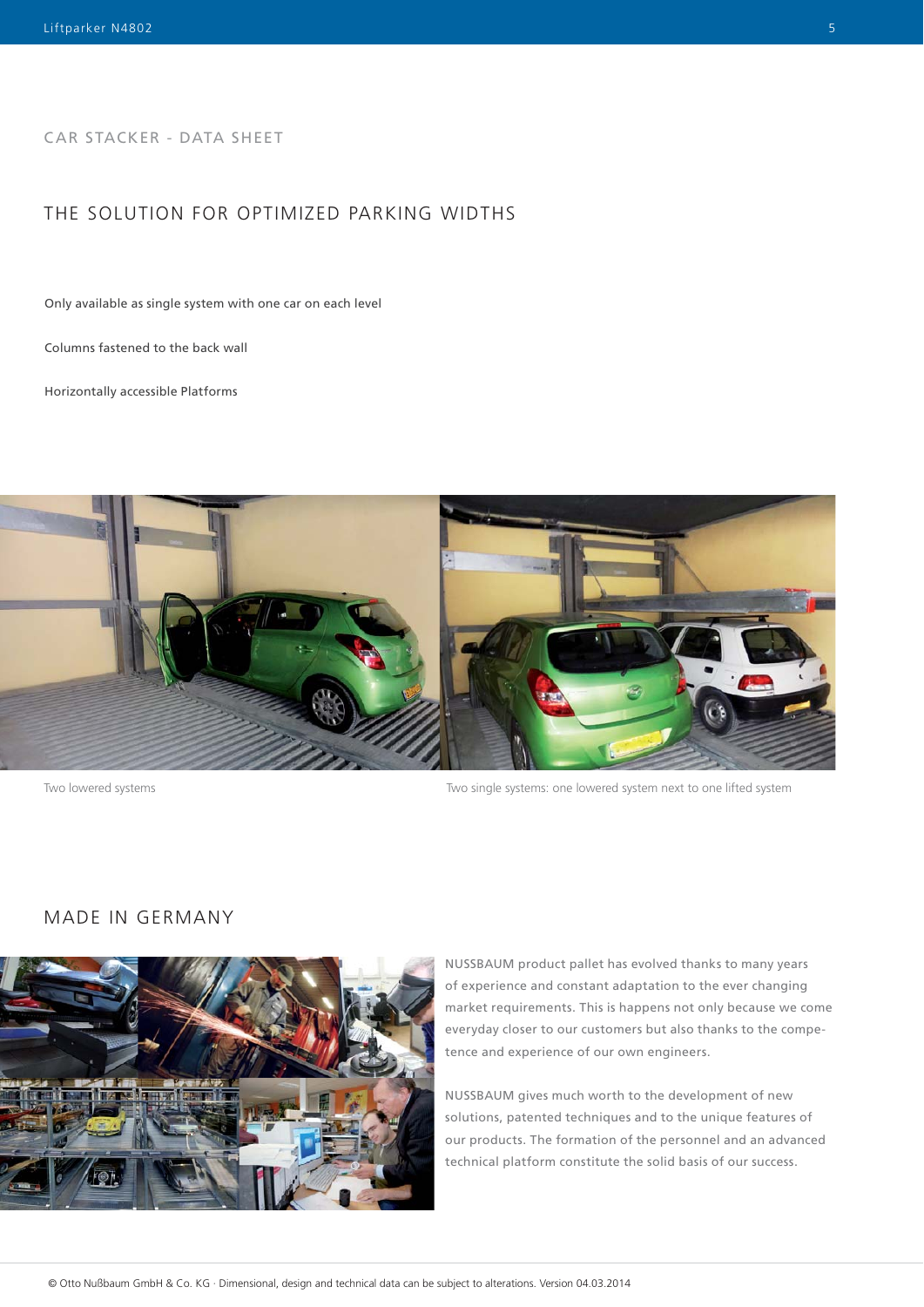#### **NOTE**

We suggest periodical maintainance, care and cleaning. Take advantage of NUSSBAUM maintainance

# agreements. STANDARD FEATURES – IN THE SCOPE OF DELIVERY

#### COMPONENT PARTS

#### Single system:

consisting of 2 Platforms, 2 packed columns with hydraulic cylinders, lifting slide and hydraulic block.



Platforms with sidewalls and driving sheets made of Trapezoidal sheet.

#### DIMENSIONS OF THE SYSTEM

#### Standard system

Parking space length: 500 cm Parking space width: 230 cm (for max. 190 cm wide cars) Pit depth: 170/170 cm Load per parking space: 2000 kg.

#### KEY SWITCH



Control unit composed of key-switch with Emergency-off in dead-man's control and with cabling to the hydraulic power unit.

#### ELEC TRIC AL INSTALL ATION

For a list of services and interfaces please see the respective table in this brochure.

# HYDR AULIC POWER UNIT INCL. ELECTRICAL SWITCH BOX

#### Power unit "Silencio"



With hydraulic canalization and cabling to the main control switch. (The under oil unit is not loud thanks to the motorpumps-combination that absorbs sound and insulates form noise). Delivery includes electrical switch box.

#### Measurements of the power unit:

1–2 systems: 65 x 25 x 60 cm 3–5 systems: 115 x 25 x 60 cm.

The power unit will be placed in the pit between 2 systems on an approx. 2 m high pillar or, if there is no space available, it will be fastened to the wall. In case of single installations we can also optionally deliver a mobile power unit, installed on the lower platform, on its front left side.

### CORROSION PROTECTION

#### C3-Line

For Regions with average snowfall and humidity levels (standard in Germany).

#### C2-Line

Recommended only for regions with small or no snowfall and low humidity levels.

#### DOCUMENTATION

Brief operating instructions (fastened to the control unit), documentation (test book and operating instructions).

# SAFETY DEVICES

- Lifting sliders as synchronization unit to guarantee synchronous run even in case of irregular load distribution.
- Mechanical catches to safely maintain the platform in the upper position.



- Wedge to help position the vehicle.
- Safety device to avoid lowering in case of pipeline rupture.
- Fastening of the parking system and hydraulic power unit with stud-bolts, electrical cabling fastened with impact dowels.
- Handrails on the platforms where necessary to avoid danger of falling down from the system.

#### Note:

• Safety fences against shear and crushing points are a priority and must be provided by the customer.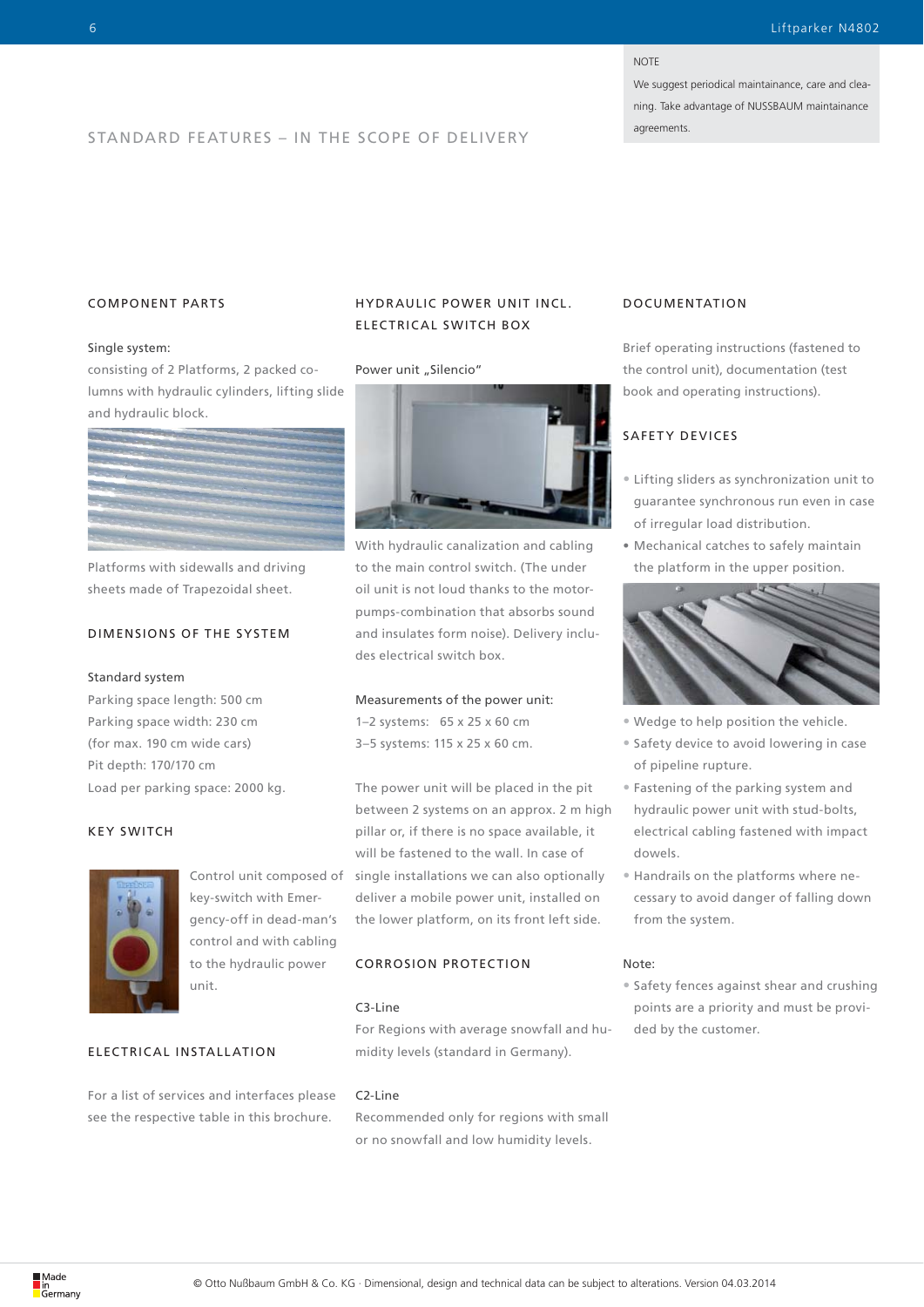#### **NOTE**

We suggest periodical maintainance, care and cleaning. Take advantage of NUSSBAUM maintainance

# **OPTIONS AND EXTRA EQUIPMENT – EXAMPLES**

#### DIMENSIONS OF THE SYSTEM

Parking space lengths: 510 to 540 cm Parking space widths: 240 to 270 cm Parking space height: 165 to 185 cm Pit depths: 185 to 200 cm.

Fastening of the parking system with chemical anchors in case of heighthened foundation requirements.

Hydraulic package "Parallelbetrieb": Symoultaneous lowering of 2 or more systems per power unit with appropriate pump capacity.

#### VEHICLE WEIGHT

Higher load per parking space up to 2.300 kg or 2.600 kg.

# BERLIN CONTROL UNIT/ FIRE BRIGADE



Berlin control unit with weatherproof casing and pillar

- Control unit consisting of a lockable key switch (key can be taken off only in the basis position) with emergency-off in dead-man's control. Lifting and lowering by using the respective button.
- Weatherproof casing for the key switch.
- Supporting pillar for the key switch.

#### DRIVING SHEETS



Upper platforms with Aluminium-bulb plates driving sheets and special driving wedge to help position the vehicle.

#### EXTRA SOUND INSULATION



Sound insulation hood for the power unit

#### Airborne noise package - hood

For the power unit to reduce the airborne noise at the installation site.

#### Structure/borne noise package

Measures to reduce the sound propagation from the parking system to the building.

#### Note

• In order to comply with the DIN 4109/A1 Table 4 - requirements for the allowed noise level in areas in need of protection UPPER PLATFORM from noises coming from the technical equipment, the perimetral parts of the garage building shall be built with a sound reduction index Rw´ of at least 57 dB.

#### GARAGE GATES' INSTALLATION

Ramp if doorjambs are missing for the installation of the door slide rails. The pit must then be at least 535 cm long.

# CORROSION PROTECTION

#### C4-Line: driving sheets powdered on both sides

For regions with highly corrosive humidity levels.

#### CATWALK



Catwalk on trapez. sheet for more walking comfort

#### Catwalk on trapezoidal sheet flooring

Positioned on the left side of the parking space. 1,5 mm galvanized sheet, coined surface area. The catwalk is bolted to the driving sheet.

#### HYDRAULIK

- HVLP 32-330 Öl for extreme temperature variations.
- Heated hydraulic power unit.

• Even drive-on instead of drive-on ramp to allow a more comfortable entrance (this means a loss by 8 cm in the carheight below).